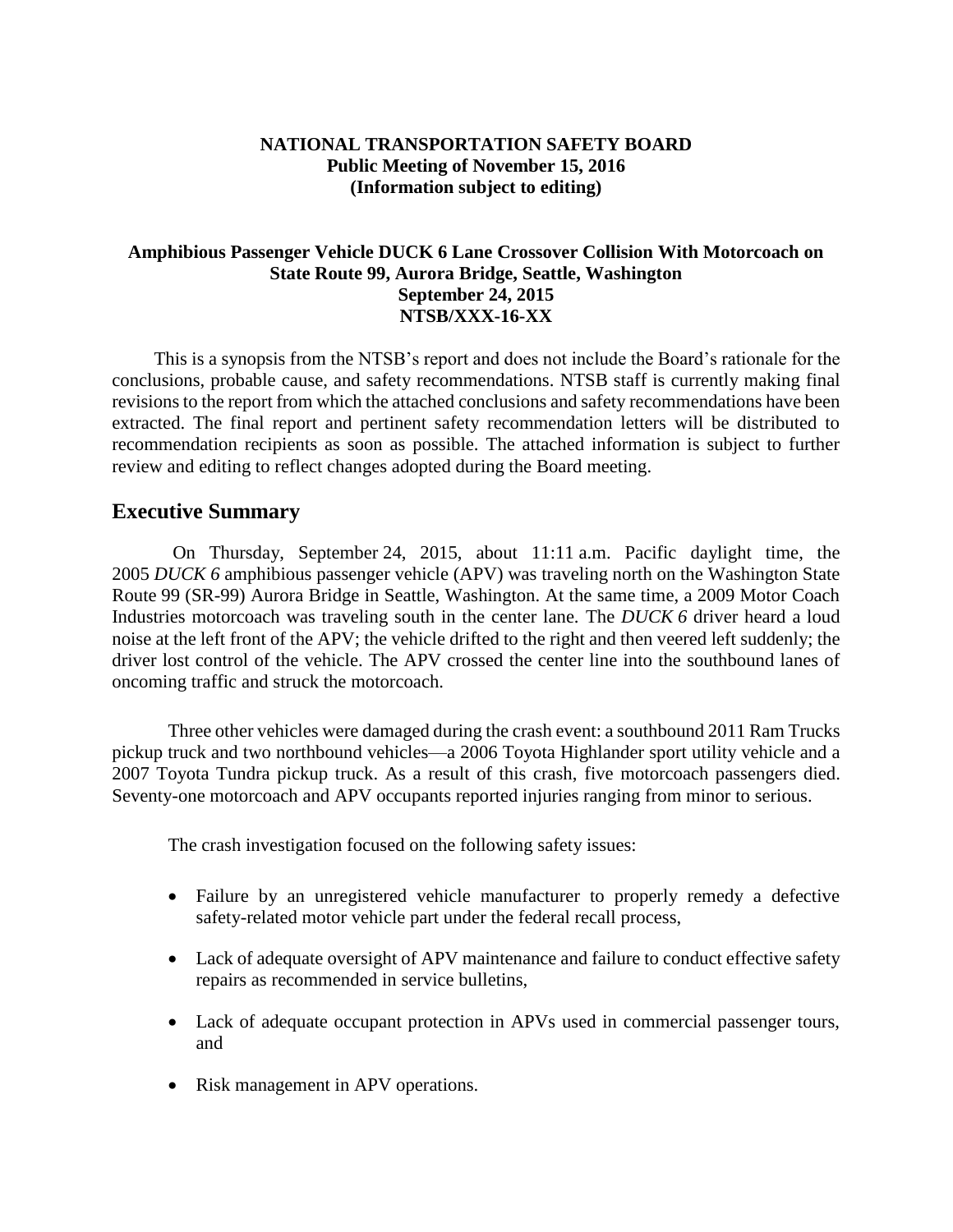# **Findings**

- 1. None of the following were factors in the crash: (1) *DUCK 6* or motorcoach driver performance; (2) highway or bridge factors; (3) motorcoach motor carrier operations; (4) motorcoach or passenger car mechanical condition; or (5) weather conditions.
- 2. The emergency response to the crash was timely and effective.
- 3. The left front axle housing on the *DUCK 6* failed due to multiple initiation fatigue cracking.
- 4. The 2004 tab modification was flawed due to inadequate stiffness to eliminate the stress concentration in the transition region and because of poor weld quality, specifically the lack of fusion and lack of penetration; moreover, it is likely that the weld of the tab fractured before the axle housing fractured.
- 5. The mechanical failure of the *DUCK 6*'s axle housing resulted in a loss of steering and vehicle control; the failure also resulted in a loss of front braking and an overall reduced braking capability, which contributed to the severity of this collision.
- 6. The 2004 modification that Ride the Ducks International made to the axle housings on its stretch amphibious passenger vehicles was poorly executed and provided no long-term benefit in preventing future axle failures.
- 7. Ride the Ducks of Seattle did not have adequate protocols in place to verify that the work specified in service bulletins from Ride the Ducks International was completed, even though the company knew that the bulletins addressed work important to the safety of its stretch amphibious passenger vehicle fleet.
- 8. Ride the Ducks of Seattle's lack of procedures to ensure that work called for in the manufacturer's service bulletins was performed on its stretch amphibious passenger vehicle fleet resulted in a failure to address the known risk of axle failure.
- 9. Ride the Ducks International did not adequately remedy the front axle fractures on the stretch amphibious passenger vehicles it manufactured, which led to the axle housing failure that caused the *DUCK 6* crash.
- 10. As a vehicle manufacturer under the National Traffic and Motor Vehicle Safety Act of 1966, Ride the Ducks International should be registered as a vehicle manufacturer with the National Highway Traffic Safety Administration to address any safety defects through the recall program.
- 11. The failure of the majority of seats in the *DUCK 6* and the lack of occupant protections, such as effective seat design and seat belts, contributed to passenger ejections and injury.
- 12. The crashworthiness of amphibious passenger vehicles would be improved by requiring such vehicles to meet existing, applicable sections of the *Federal Motor Vehicle Safety Standards* for buses.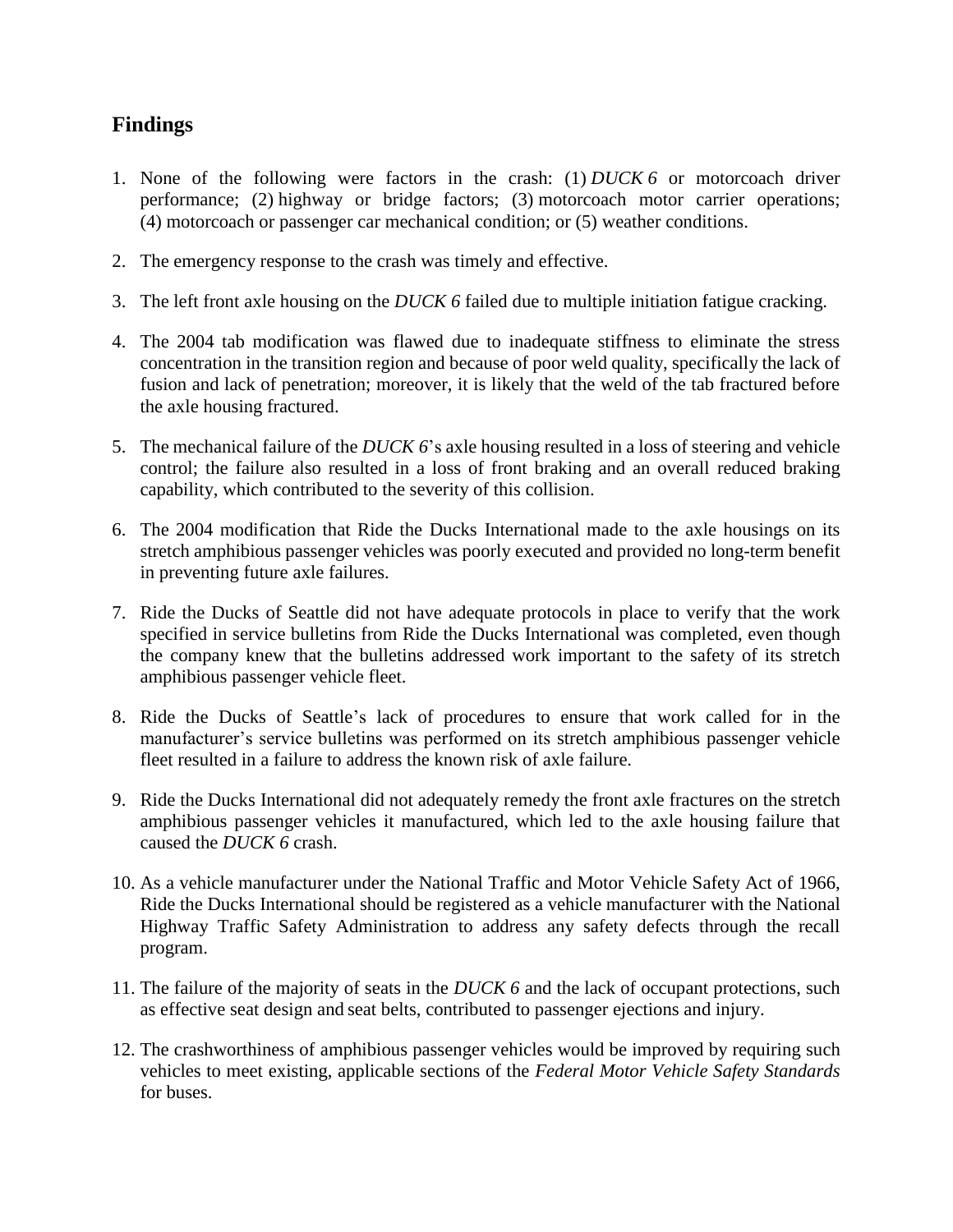- 13. To ensure the consistent and uniform application of federal safety requirements, the US Coast Guard's assumed average weight per person should be used when calculating gross vehicle weights for amphibious passenger vehicles.
- 14. Because amphibious passenger vehicles are high-occupancy passenger vehicles operating on public roads, the National Highway Traffic Safety Administration should take action to provide occupant protection to their passengers.
- 15. Although installing seat belts in amphibious passenger vehicles would most likely reduce ejections and injuries in crashes that occur on land, seat belts could pose egress problems during emergencies on water.
- 16. Survival space was compromised for motorcoach passengers in the path of the *DUCK 6*, as it traversed the motorcoach interior upward to the roofline and for almost the entire length of the vehicle.
- 17. For those in the intrusion area, the bow of the *DUCK 6* striking the side of the motorcoach at close to 40 mph caused catastrophic intrusion damage and severe injuries that additional motorcoach sidewall protections and seat belts most likely would not have prevented.
- 18. By adding a tour guide to each amphibious passenger vehicle on every excursion, Ride the Ducks of Seattle has reduced the risk of driver distraction in its operations.
- 19. Given the recent Seattle and Boston amphibious passenger vehicle (APV) crashes, which resulted in multiple deaths and numerous injuries, the APV industry should develop and implement risk management practices geared to the special needs of APV operations.

#### **PROBABLE CAUSE**

The National Transportation Safety Board determines that the probable cause of the Seattle, Washington, crash was the mechanical failure, due to improper manufacturing by Ride the Ducks International (vehicle manufacturer) and inadequate maintenance by Ride the Ducks of Seattle (operator), of the left front axle housing of the stretch amphibious passenger vehicle (APV) *DUCK* 6, which resulted in loss of vehicle control. Contributing to the severity of the motorcoach occupant injuries was the APV's structural incompatibility with the motorcoach, causing intrusion into the motorcoach sidewall, windows, and interior passenger compartment. Contributing to the severity of the APV passenger injuries were the lack of occupant crash protections and the high impact forces.

#### **RECOMMENDATIONS**

## **New Recommendations**

As a result of its investigation, the National Transportation Safety Board makes the following new safety recommendations: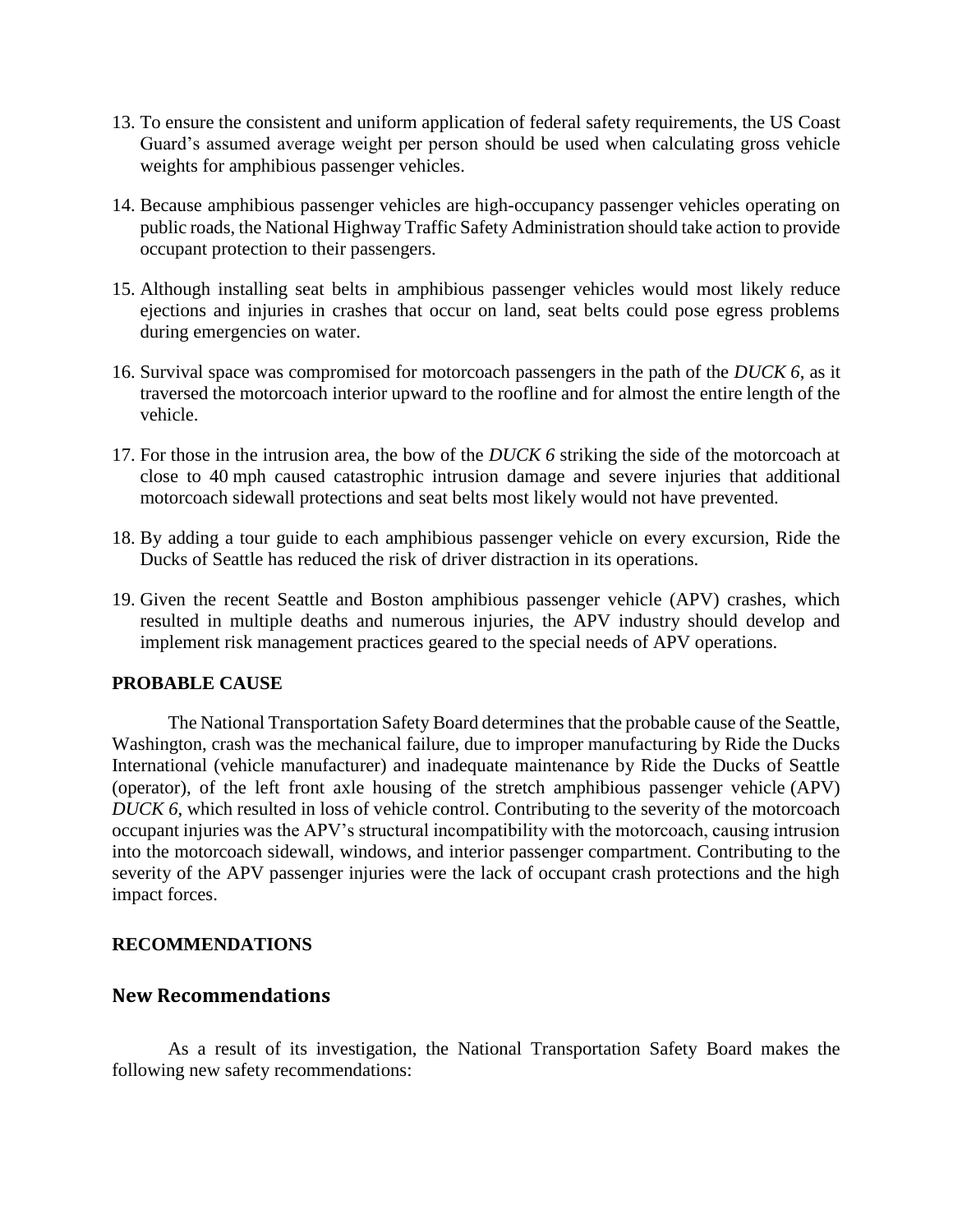### **To the National Highway Traffic Safety Administration:**

- 1. Require that Ride the Ducks International, as a manufacturer, issue a recall for the stretch amphibious passenger vehicle front axle safety defect to provide owners a remedy as required under the Safety Recall Campaign. (H-16-XX)
- 2. Adopt the US Coast Guard's assumed average weight per person and amend the certification regulation in 49 *Code of Federal Regulations* Part 567 to specify that the gross vehicle weight rating for an amphibious passenger vehicle "shall not be less than the sum of the unloaded vehicle weight, the rated cargo load, and 185 pounds times the vehicle's number of designated seating positions." (H-16-XX)
- 3. Classify all amphibious passenger vehicles (APV) as non-over-the-road buses and, under the authority of the National Traffic and Motor Vehicle Safety Act of 1966, make newly manufactured APVs subject to applicable *Federal Motor Vehicle Safety Standards* in effect at time of manufacture. (H-16-XX)

### **To the US Coast Guard:**

- 4. Amend Navigation and Vessel Inspection Circular 1-01 to ensure that (1) amphibious passenger vehicle (APV) operators tell passengers that seat belts must not be worn while the vessel/vehicle is operated in the water and (2) before the APV enters the water or departs the dock, the master or other crewmember visually checks that each passenger has unbuckled his or her seat belt. (M-16-XX)
- 5. Distribute a Safety Alert on amphibious passenger vehicle operations that addresses the role of risk assessment to mitigate driver distraction, as well as the need to tell passengers to remove seat belts before waterborne operations begin. (M-16-XX)

#### **To Ride the Ducks International:**

- 6. Develop a thoroughly verified and tested repair or alternative axle housing for the front axles of your stretch amphibious passenger vehicles (APV), and repair or replace the axle housings on your own stretch APVs as necessary. (H-16-XX)
- 7. Communicate the repair or replacement information concerning the front axle housings of your stretch amphibious passenger vehicles, developed in response to Safety Recommendation [6], to your franchisees and licensees. (H-16-XX)
- 8. Instruct your franchisees and licensees to immediately halt operation of their stretch amphibious passenger vehicles and not resume operations until they complete the axle housing repair or replacement process developed in response to Safety Recommendation [6]. (H-16-XX) (Urgent)